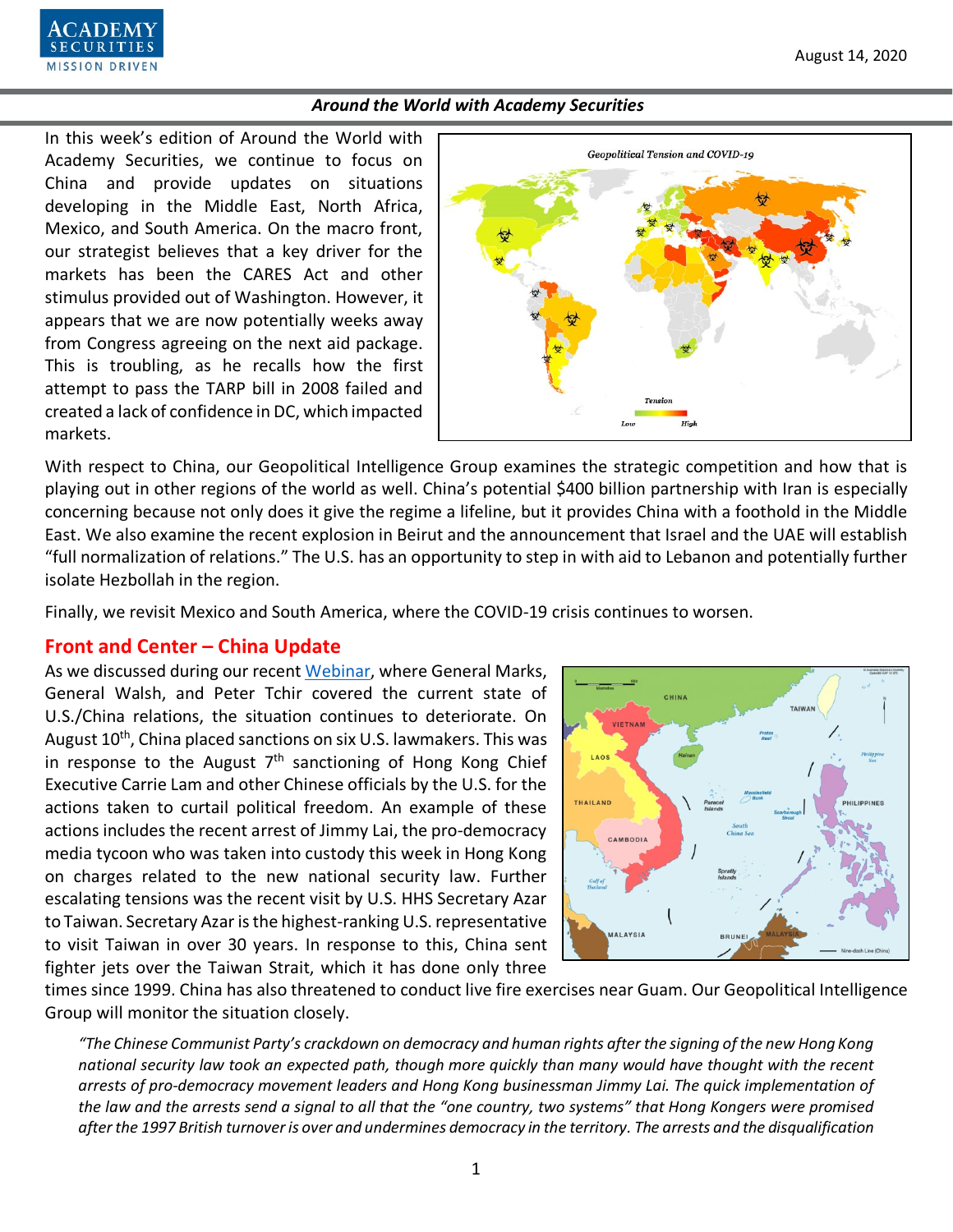

*of pro-democracy candidates along with delaying Hong Kong's Legislative Council elections for a year demonstrate that the CCP has a grip on Hong Kong's citizens like it has with its people throughout the mainland. The strategic fallout of President Xi's and the CCP's actions in Hong Kong will now play out over time. China's short-term gains in Hong Kong and its response to COVID-19, along with its actions in the South China Sea and in Xinjiang province are having global implications regarding how others view future engagements with China and President Xi's strategic Belt and Road Initiative." General Robert Walsh*

*"The visit by Secretary Azar to Taiwan was historic, the first official U.S. visit since 1979, but insignificant. The visit accomplished little beyond reassuring Taipei that the U.S. remains cognizant of and dedicated to its obligations as defined by the Taiwan Relations Act. Taiwan had a hugely successful and proactive posture to the coronavirus pandemic, minimized its impact on the country, and was in stark contrast to mainland China's obfuscation, bungling, and subsequent global "charm" offensive. However, remove the coronavirus challenges from the discussion and everything between China and Taiwan remains the same. China wants desperately to provoke Taiwan into a military exchange which Beijing hopes would draw Washington into the engagement. China will keep trying but it understands that the United States acts as a moderating influence in Taiwan's relations vis-à-vis China. Expect provocation to continue but primarily online. This is where China excels and can hide in plain sight." General Spider Marks*

# **Middle East and North Africa**

#### **Iran**

In our previous [ATW,](https://www.academysecurities.com/wordpress/wp-content/uploads/2020/07/Around-the-World-with-Academy-Securities_7-24-20.pdf) we reported on the damage at the Iranian nuclear facility at Natanz and the fact that the July  $2^{nd}$  fire severely degraded the Iranian nuclear program. On August  $1^{st}$ , Ayatollah Ali Khamenei, the Supreme Leader of Iran, vowed he would never negotiate with the U.S. regarding its nuclear program. Khamenei also said that Iran

would continue to support its regional militia groups that operate as Iranian proxies and routinely carry out attacks on U.S. interests. As a result, the U.S. is actively trying to extend the arms embargo on Iran that is set to expire in the next two months. However, this action will likely be opposed by both Russia and China in the UN Security Council. The maximum pressure sanctions have had a devastating effect on the Iranian economy and Iran will look for potential partners such as China to survive. The bottom line is that the U.S. will continue to do everything in its power to ensure Iran never develops a nuclear device and will counter the spread of arms throughout the region.



*"This new \$400 billion China/Iran partnership is another step in China's Belt and Road Initiative and is designed to help achieve its goal of replacing the U.S. as the world's sole superpower. China has made significant inroads in competing with the U.S. in the Middle East. China and its companies are always pragmatic in their economic dealings with Iran. While it supports China's objective of achieving energy security, it goes further in attempting to reduce U.S. influence in the region. China is acting in its own best interests with Iran in the event that the U.S. puts pressure on other oil producing countries to reduce trade with China. This has far greater implications in the U.S.-China strategic competition than the anti-democracy events in Hong Kong and Xinjiang. Iran has been unsuccessfully trying to drive a wedge between the U.S. and Europe regarding the development of its nuclear program. This is another step in that direction, only this time with China.*

*The future will tell how this deal will impact Iran's indebtedness to China and the leverage China holds over Iran. U.S. economic sanctions are crippling the Iranian economy while only increasing Iran's desire to confront the U.S. by any means necessary and reduce the U.S. presence in the region. The leaked deal with China will certainly ease the economic pain on Iran but it will not lift it completely. If anything, it will cause the U.S. to focus once again on Iran,*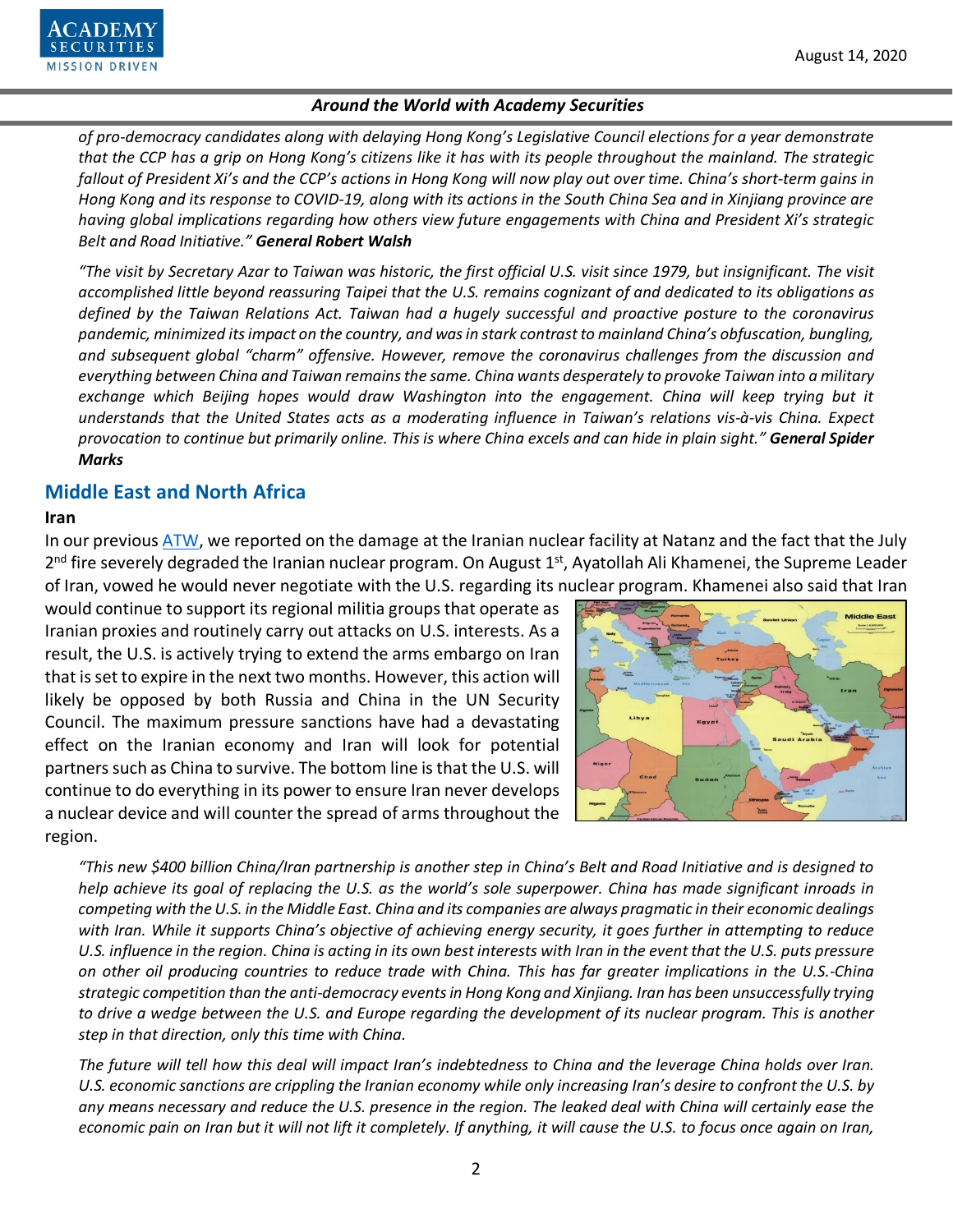

*the Middle East, and its interests in the region. Expect Iran to use the deal as an attempt to get the U.S. back to the negotiating table regarding its nuclear program." General Robert Walsh*

## **Syria**

An important fact to consider in Syria is the amount of money Iran has invested in the country during the decadelong civil war. While Russia has been focused on keeping Assad in power, Iran has invested over \$30 billion over the last 10 years to ensure it has a foothold in the country. Its proxy forces, such as Hezbollah, depend on direct support from Iran and its ability to move weapons through the country. Iran also provides electricity, secured the rights to be a major mobile phone service operator, and has purchased acres of land in Syria in order to construct oil and gas terminals. With the sanctions, Iran's ability to continue to invest in the infrastructure required to support its proxy forces might be at risk. This opens the door for potentially other countries to step in, such as China. While China does not have any direct interest in the country, the recent \$400 billion partnership with Iran demonstrates its desire to begin to develop a presence and provide itself access to the vast oil and gas reserves in the region.

*"This week, the Trump administration announced new sanctions against Bashar al-Assad's Syrian regime. The U.S. sanctions are aimed at forcing Syria to the negotiating table to find a political solution to the war in Syria that has been ongoing for almost a decade. The war began when the Syrian military moved in to crush a democratic movement in the country. Russia and Iran have been the key supporters of President Assad. Could China become involved in supporting Assad after the recently linked strategic agreement between Tehran and Beijing? It is doubtful this will occur in the near-term. China's agreement with Iran is focused on sustaining Beijing's oil needs. Syria does not have the same oil production capacity as Iran. Syria ranks 70th in the world while Iran ranks 5th. However, China has been very willing to side with Russia in vetoing U.N. resolutions that would provide humanitarian assistance to Syrian refugees. China's actions to deny support to Syrian refugees is another example of Chinese repression of human rights as seen in Tibet, Xinjiang, and Hong Kong." General Robert Walsh*

*"China is like water; it finds the path of least resistance. China's expanding relationship with Iran is now accretive to Syria. Expect Beijing's debt diplomacy to be its next step in the greater Mid-East." General Spider Marks*

#### **Lebanon**

On August 4<sup>th</sup>, a major explosion at the Port of Beirut killed 200 people and injured over 5,000 others. In addition, over 300,000 people were made temporarily homeless and the damage is estimated to be somewhere between \$10 - \$15 billion. The cause of the blast was a fire that ignited 2,750 tons of ammonium nitrate, which was stored at a warehouse near the port. This is currently being investigated. A week after the blast, Lebanon's cabinet, including Prime Minister Hassan Diab, resigned. The government will remain in a "caretaker role" until a new government is appointed. Lebanon's President has the



power to appoint a new cabinet, but that process is likely to take a significant amount of time due to severe corruption and infighting. This tragedy comes at a time of economic distress in Lebanon, which saw the value of the Lebanese Pound fall by 70% since October. On August 13<sup>th</sup>, the Lebanese Parliament voted in favor of the state of emergency announced on August 5<sup>th</sup> which grants the army special powers to clamp down on certain freedoms and arrest anyone it deems a threat to security. As the unrest grows over the disapproval of the ruling class for the handling of the economy and the recent explosion, the crisis in Lebanon is far from over, but will hopefully result in reforms that will help the nation recover.

*"Lebanon could become the next ungoverned space, although it's essentially been ungoverned for decades. It is imperative that the U.S. and its friends in the region keep an unblinking eye on Iran's aggressive sponsorship of*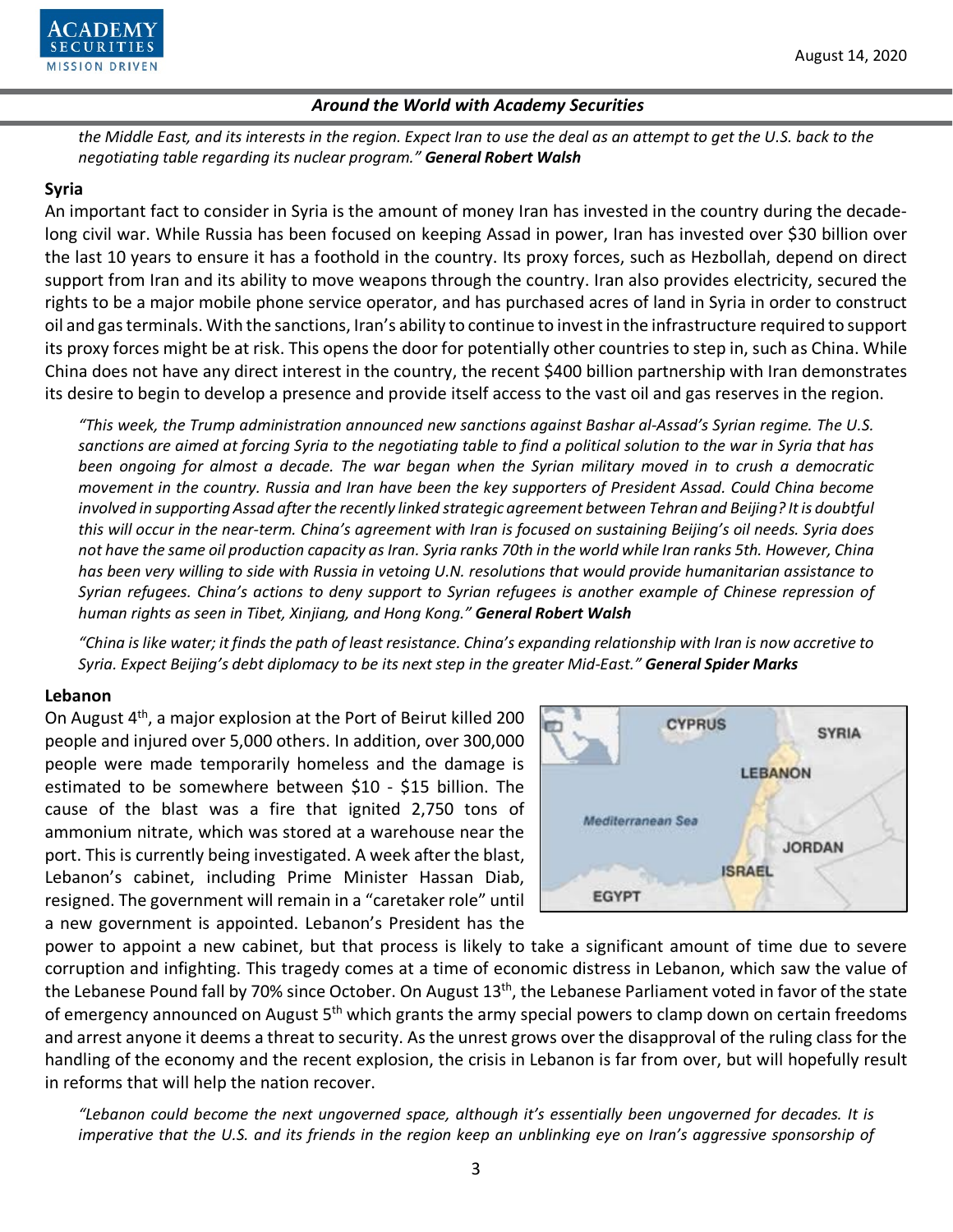

*Hezbollah. It will no doubt increase. Tehran will not let a good crisis go to waste nor miss an opportunity to change the narrative away from their economic suffocation." General Spider Marks*

*"This horrific situation presents a strategic opportunity for the Trump administration though they have been loath to sink any more financial support into the failing country because of the corruption and Hezbollah's influence. However, the announcement by President Trump of the Israeli-UAE peace agreement that provides "full normalization of relations" presents another opportunity in Lebanon to increase U.S. influence in the region while further isolating Iran and Hezbollah. The UAE is a strategic player in the Gulf and throughout the region and the announced agreement with Israel increases U.S. prestige. It also is the first of its kind with a Gulf country and Israel. It restricts Israel from further annexing Palestinian territories in the West Bank. This could be the beginning of a new process in the Middle East and not just with the UAE. If the U.S. provides substantial support to Lebanon, President Trump may be able to build on what is achieved in the Israel-UAE agreement and further reduce the influence of Hezbollah and by extension, Iran." General Robert Walsh*

#### **Israel**

On August 13<sup>th</sup>, Israel announced an agreement with the UAE to fully normalize relations between the two countries. In conjunction, Israel said it will no longer annex the West Bank. The newly formed partnership with the UAE will include provisions on investments, tourism, energy, technology, and security. The UAE would be the 3<sup>rd</sup> Arab nation to establish diplomatic relations with Israel, behind Egypt (1979) and Jordan (1994).

*"This is a historic agreement. Before today, only two Arab states, Egypt and Jordan, recognized Israel. It is significant that the UAE has now joined the formation of three. Over the past four decades, history has shown that recognition of Israel's right to exist has followed a desultory pace, one nation at a time. Of course, there is reason to be optimistic but it is uncertain if the UAE has sufficient clout to create a wave of support from other Arab nations to follow in close order behind them. The strategic objective is obvious. This has more to do with keeping the pressure on Iran than direct airline flights between Tel Aviv and Dubai." General Spider Marks*

#### **Libya**

As we reported in our last  $ATW$ , on July  $20<sup>th</sup>$ , Egypt's parliament approved sending combat forces to Libya. While there is still a risk of a confrontation, the recapturing of Sirte (Egypt's "red line") seems to be less of a priority. One factor that may be weighing on Turkey's decision not to assist the GNA in an advance on Sirte is the recent deployment of Russian S-300 or S-400 missile systems to Libya. It is ironic that the S-400 missile system is the same one the Russians sold to Turkey which resulted in Turkey being removed from the U.S. F-35 program. If these systems are indeed being deployed to



Libya, it would be a game changer and severely impact the effectiveness of the Turkish air support that has been provided to the GNA. However, as the ceasefire appears to be holding, adding to the urgency to end the civil war is the potential resurgence of ISIS in the country. While there have been discussions between the U.S. and Turkey on the establishment of a demilitarized zone, the clock is ticking on a formal political solution to the crisis. Russia and Turkey are both trying to position themselves to take the lead role in that process.

*"Russia has moved military capabilities into Libya via its mercenary force, the Wagner Group. Recently, U.S. Africa Command reported Russia-supplied MiG-29 and Su-24 fighter aircraft on the ground in Libya. Deploying surface to air missiles into Libya to deter Turkish fighter aircraft operations matches Russian tactics already used in Syria where they deployed the same type of systems to deter U.S. fighter aircraft. Where could this end? We have seen Russia's willingness to increase its military capabilities in Syria to maintain its strategic influence. They seem to be on the same trajectory in Libya." General Robert Walsh*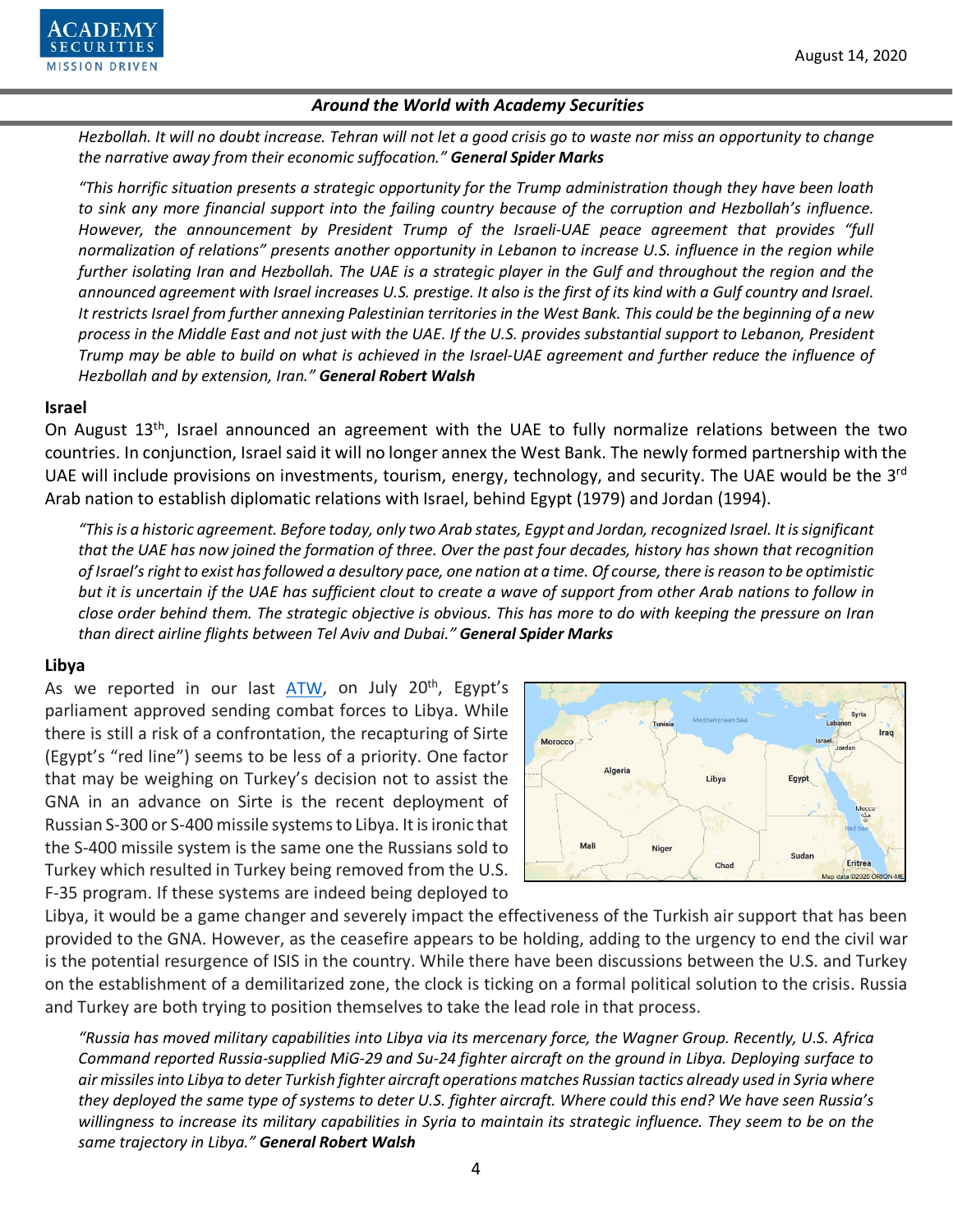

# **Mexico and South America**

In our previous [ATW,](https://www.academysecurities.com/wordpress/wp-content/uploads/2020/07/Around-the-World-with-Academy-Securities_7-24-20.pdf) we highlighted the impact that COVID-19 is having on Mexico and the potential repercussions for the U.S. economy. The situation continues to worsen not only in Mexico but in South America as well. Brazil, Peru, and Chile are currently experiencing a significant economic and humanitarian crisis as a result of the pandemic. While the death toll in Mexico is over 50,000 (#3 globally), Peru and Chile have experienced 20,000+ and 10,000+ deaths, respectively.

Brazil, South America's largest economy, ranks second globally with over 100,000 deaths from COVID-19. The country's healthcare system is completely overwhelmed and millions are now unemployed. President Jair Bolsonaro, who himself has recovered from the virus, continues to downplay the danger. In Chile, which experienced protests in late 2019 as a result of economic inequality, President Pinera recently announced an additional \$4.5 billion stimulus package to help the ailing economy. As the crisis continues, poor leadership in the region stands



in the way of a successful recovery from the pandemic. As GDP throughout the region contracts, the longer-term effects on the U.S. remain to be seen.

*"China will look to leverage the economic ruin in the region due to COVID-19 by using their Chinese-owned state enterprises to buy companies and resources at fire sale prices. Rare earth minerals are a potential target in Chile, Argentina, and Brazil – especially copper in Chile. Argentina could look to China for high interest loans since they are not likely to get loans elsewhere. Mexico could also look to China for help with PEMEX funding. Whenever there are economic challenges in a country China leverages this as an opportunity. In many cases, politicians welcome the Chinese aid, money, and equipment because the citizens believe national leaders know what they are doing and will not let China utilize economic coercion in their country. As we have seen in Sri Lanka and Kenya with shipping ports, it doesn't always work out that way. Within the region, the people don't trust the Chinese, even more so now given the pandemic's origin. The U.S. needs to do more and leverage this opportunity by assisting the region with medical supplies (COVID-19 support) and ventilators. The region expects the U.S. to have the first verifiable COVID-19 vaccine." General KK Chinn*